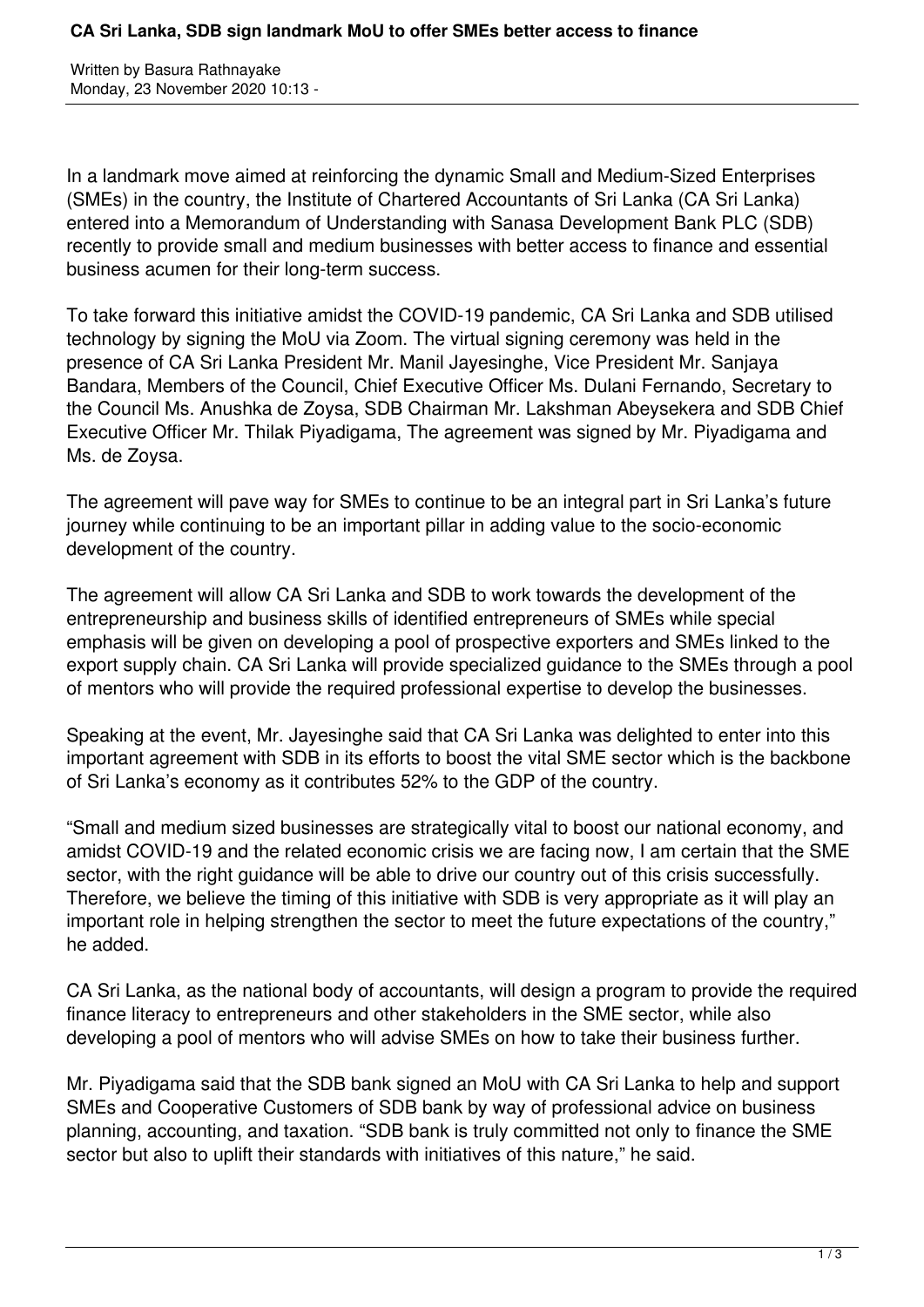Written by Basura Rathnayake Monday, 23 November 2020 10:13 -

Through the MoU, SDB will also allocate a fund of Rs. 500 Million in terms of providing loan capital to entrepreneurs for the development of their businesses. The minimum loan amount would be Rs. 25,000 and the maximum amount would be Rs. 500,000.